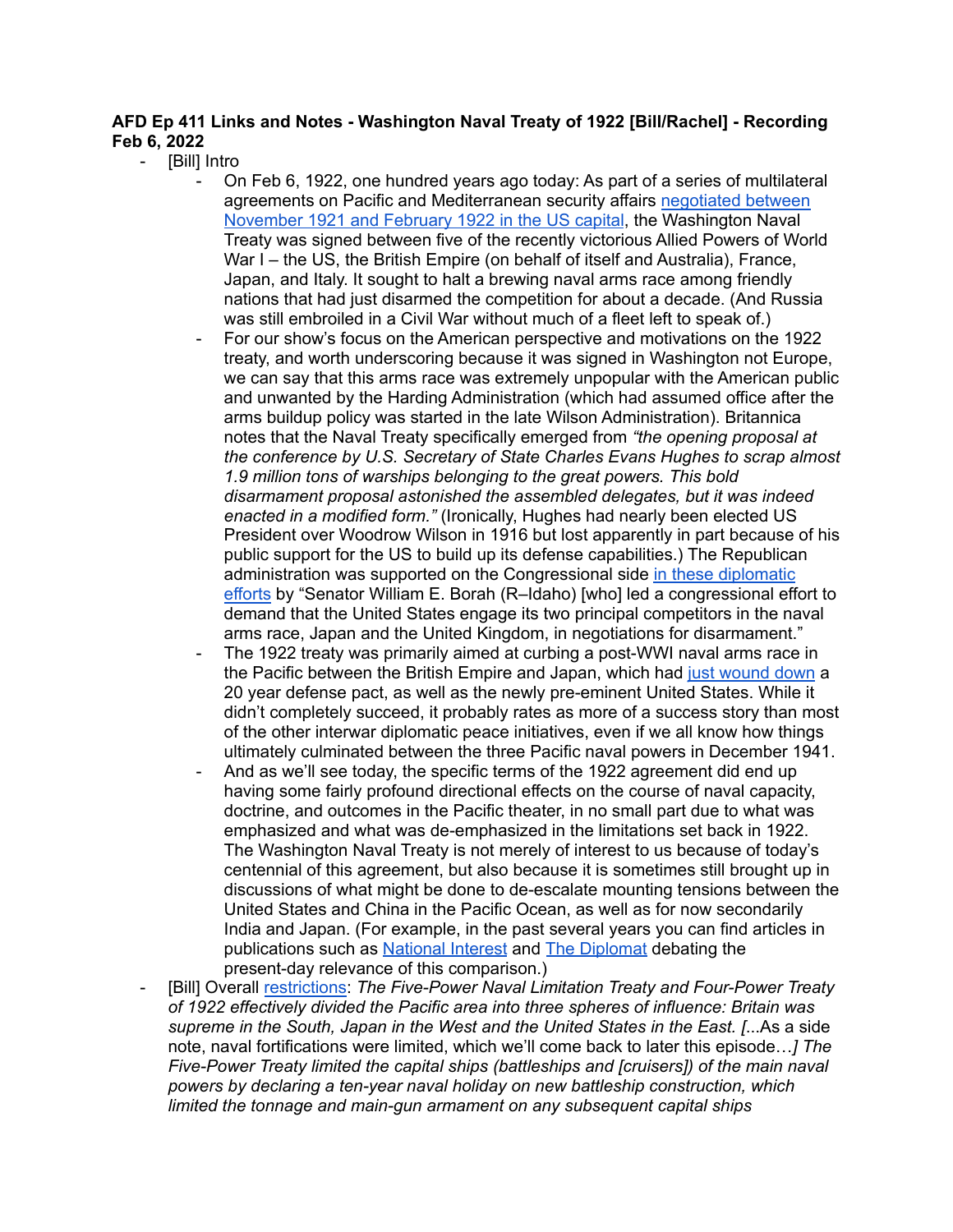*constructed. The treaty limited the total ship tonnage by a ratio of 5:5:3:1.67:1.67; [which* is to say, it] granted parity to the United States with Britain, while Japan was tied to a 60 *percent ceiling and France and Italy were granted parity at the bottom.*

- These ratios didn't end up being fulfilled in practice, because some of them were more interested in continuing to build than others. The US for example did not max out its allowable capacity of ships in this period.
- TONNAGE [RESTRICTIONS](https://www.britannica.com/event/Five-Power-Naval-Limitation-Treaty) (Britannica): Capital ships were "defined as vessels of war exceeding 20,000 tons standard displacement or carrying guns with a calibre exceeding 8 inches." There were limits on total fleet tonnage of all capital ships put together. Setting aside the reality that the powers ended up lying about how much displacement tonnage specific ships had, to avoid hitting their fleet-wide cap, the treaty tended to encourage looking into other non-capital ship development, as we'll circle back to in a moment. Capital ships that were under construction at the time of the treaty, with very few exceptions, had to be scrapped or turned into something else, and dozens of existing capital ships older than six years had to be scrapped or converted, although that mostly got rid of outdated pre-WWI models. If the treaty had survived beyond its planned timeframe without further revisions, new treaties, or withdrawals, it anticipated a scenario by the mid-1930s of the US and UK each having 15 capital ships and Japan having 9. We're mentioning this more for context on what they had in mind, since we're not really getting into the demise of the treaty during the rearmament era of the 1930s.
- Non-capital ships excluding aircraft carriers were limited to 10,000 tons of displacement but there was no aggregate limit, which encouraged building smaller cruisers, destroyers, and submarines instead of big cruisers and battleships. And as we keep hinting at, aircraft carriers were in a totally separate third category…

[https://www.history.navy.mil/content/history/museums/nmusn/explore/photograph](https://www.history.navy.mil/content/history/museums/nmusn/explore/photography/wwi/wwi-armistice/washington-naval-treaty.html) [y/wwi/wwi-armistice/washington-naval-treaty.html](https://www.history.navy.mil/content/history/museums/nmusn/explore/photography/wwi/wwi-armistice/washington-naval-treaty.html)

- [Rachel] Let's talk about aircraft carriers now, because that was the most visible development in 1922 and the most immediate result of the specific limitations and allowances of the 1922 treaty terms.
	- *- Restrictions were likewise placed upon aircraft carriers as follows: total tonnage was not to exceed 135,000 for either the United States or the United Kingdom, 60,000 for either France or Italy, and 81,000 for Japan. No carrier was to exceed 27,000 tons displacement or to carry a gun with a calibre in excess of 8 inches (203 mm).* <https://www.britannica.com/event/Five-Power-Naval-Limitation-Treaty>
	- [https://en.wikipedia.org/wiki/Washington\\_Naval\\_Treaty](https://en.wikipedia.org/wiki/Washington_Naval_Treaty) So, as we've just noted. the Washington Naval Treaty, primarily focusing on battleships and heavy cruisers, included some unusual carve-outs on limits for aircraft carriers. At the time of signing, unless you count ships that shuttled around seaplanes but didn't have planes both taking off and landing on the ship itself, this only included a few [primitive](https://en.wikipedia.org/wiki/HMS_Argus_(I49)) British and [Japanese](https://en.wikipedia.org/wiki/Japanese_seaplane_carrier_Wakamiya) ships converted from other ships (basically purely to test the physics and aerodynamics involved in designing flight decks), and a few others under construction or conversion around the world. These carve-outs in February 1922 may have helped push Pacific naval activity in the naval air direction. Both the US and Japan had aircraft carriers within the year, up from a global total of zero when the treaty was negotiated and signed:
		- The USS Langley, a recently retrofitted naval coal supply ship, was officially recommissioned on March 20, 1922 as an aircraft carrier for "conducting experiments in seaborne aviation" under the terms of the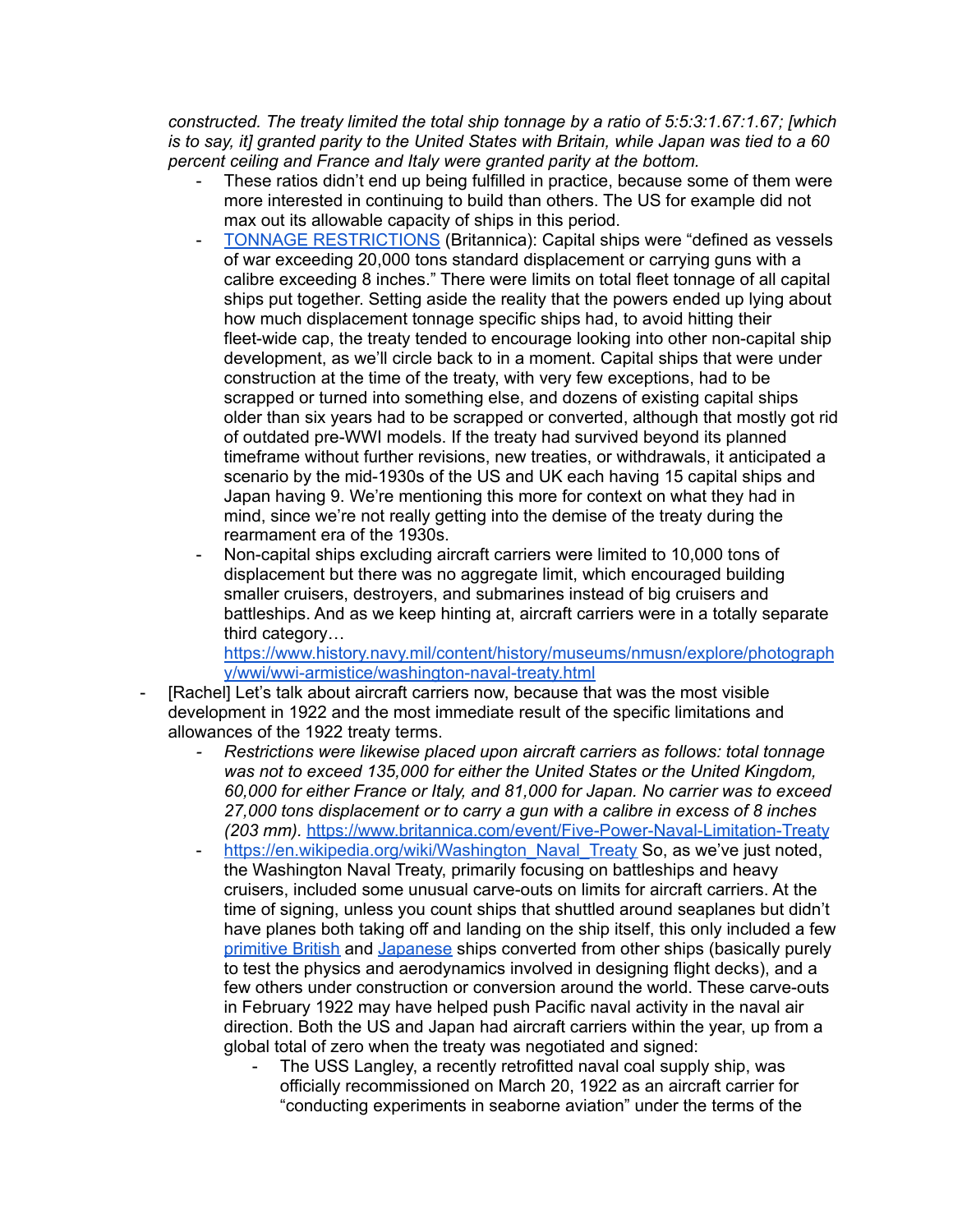Washington Naval Treaty, which made generous allowances for so-called experimental carriers. The USS Langley was the first US aircraft carrier, although not the first warship with plane launching capabilities, since some of the largest warships had already added tiny recon plane [catapult](https://en.wikipedia.org/wiki/Observation_seaplane) launch [capacities](https://en.wikipedia.org/wiki/Observation_seaplane) to support their primary missions with things like submarine spotting. [https://en.wikipedia.org/wiki/USS\\_Langley\\_\(CV-1\)](https://en.wikipedia.org/wiki/USS_Langley_(CV-1))

- PIGEONS! *An unusual feature of Langley was provision for a [carrier](https://en.wikipedia.org/wiki/Carrier_pigeon) [pigeon](https://en.wikipedia.org/wiki/Carrier_pigeon) house on the stern between the [5" guns.](https://en.wikipedia.org/wiki/5%22/51_caliber_gun) [\[11\]](https://en.wikipedia.org/wiki/USS_Langley_(CV-1)#cite_note-p65-11) Pigeons had been carried aboard [seaplanes](https://en.wikipedia.org/wiki/Seaplane) for message transport since World War I, and were to be carried on aircraft operated from Langley. [\[11\]](https://en.wikipedia.org/wiki/USS_Langley_(CV-1)#cite_note-p65-11) The pigeons were trained at the [Norfolk Naval Shipyard](https://en.wikipedia.org/wiki/Norfolk_Naval_Shipyard) while Langley was undergoing conversion.[\[12\]](https://en.wikipedia.org/wiki/USS_Langley_(CV-1)#cite_note-proceedings-12) As long as the pigeons were released a few at a time for exercise, they returned to the ship; but when the whole flock was released while Langley was anchored off [Tangier](https://en.wikipedia.org/wiki/Tangier_Island) [Island](https://en.wikipedia.org/wiki/Tangier_Island), the pigeons flew south and roosted in the cranes of the Norfolk shipyard.[\[12\]](https://en.wikipedia.org/wiki/USS_Langley_(CV-1)#cite_note-proceedings-12) The pigeons never went to sea again and the former pigeon house became the executive officer's quarters;[\[11\]](https://en.wikipedia.org/wiki/USS_Langley_(CV-1)#cite_note-p65-11) but the early plans for conversion of Lexington and Saratoga included a compartment for pigeons.[\[12\]](https://en.wikipedia.org/wiki/USS_Langley_(CV-1)#cite_note-proceedings-12)*
- Also under the terms of the treaty, the US and Japan each immediately halted production of two capital ships and began converting the hulls into aircraft carriers, but that could only be done over the course of several years. Other capital ships in production had to be scrapped, at significant losses, because there was a limit on conversions. But it was still cheaper than finishing them.

[https://en.wikipedia.org/wiki/Amagi-class\\_battlecruiser](https://en.wikipedia.org/wiki/Amagi-class_battlecruiser) [https://en.wikipedia.org/wiki/Tosa-class\\_battleship](https://en.wikipedia.org/wiki/Tosa-class_battleship) [https://en.wikipedia.org/wiki/Lexington-class\\_aircraft\\_carrier](https://en.wikipedia.org/wiki/Lexington-class_aircraft_carrier)

- The USS Lexington would serve until it was sunk in the Battle of the Coral Sea in 1942, the first carrier fleet vs carrier fleet naval battle. Its sister ship the USS Saratoga survived WWII and was sunk in the Operation Crossroads nuclear tests in 1946 in the Marshall Islands, withstanding the first blast in the air and sinking after the second underwater blast. The Saratoga carrier had been put to sea less than two decades after the invention of the seaplane brought aircraft and navies together, and it reached its end less than two decades later at the dawn of the nuclear age. [https://en.wikipedia.org/wiki/USS\\_Saratoga\\_\(CV-3\)#Postwar\\_year](https://en.wikipedia.org/wiki/USS_Saratoga_(CV-3)#Postwar_years) [s](https://en.wikipedia.org/wiki/USS_Saratoga_(CV-3)#Postwar_years)
- Following the 1922 treaty, the French decided to convert one of five stalled-in-construction pre-WWI battleship hulls, which was not completed as a carrier until 1928:

[https://en.wikipedia.org/wiki/French\\_aircraft\\_carrier\\_B%C3%A9arn](https://en.wikipedia.org/wiki/French_aircraft_carrier_B%C3%A9arn)

The US, however, was not the only signatory to manage to put an aircraft carrier to sea the same year as the 1922 Washington Naval Treaty, and conversions weren't the only kind of carrier. Japan had long been very interested in building up its naval capacities, and they had been playing around with using ships to [shuttle](https://en.wikipedia.org/wiki/Seaplane_tender) the recently invented seaplane into position for aerial attacks on ports and ships since the innovative [1914](https://en.wikipedia.org/wiki/Japanese_seaplane_carrier_Wakamiya)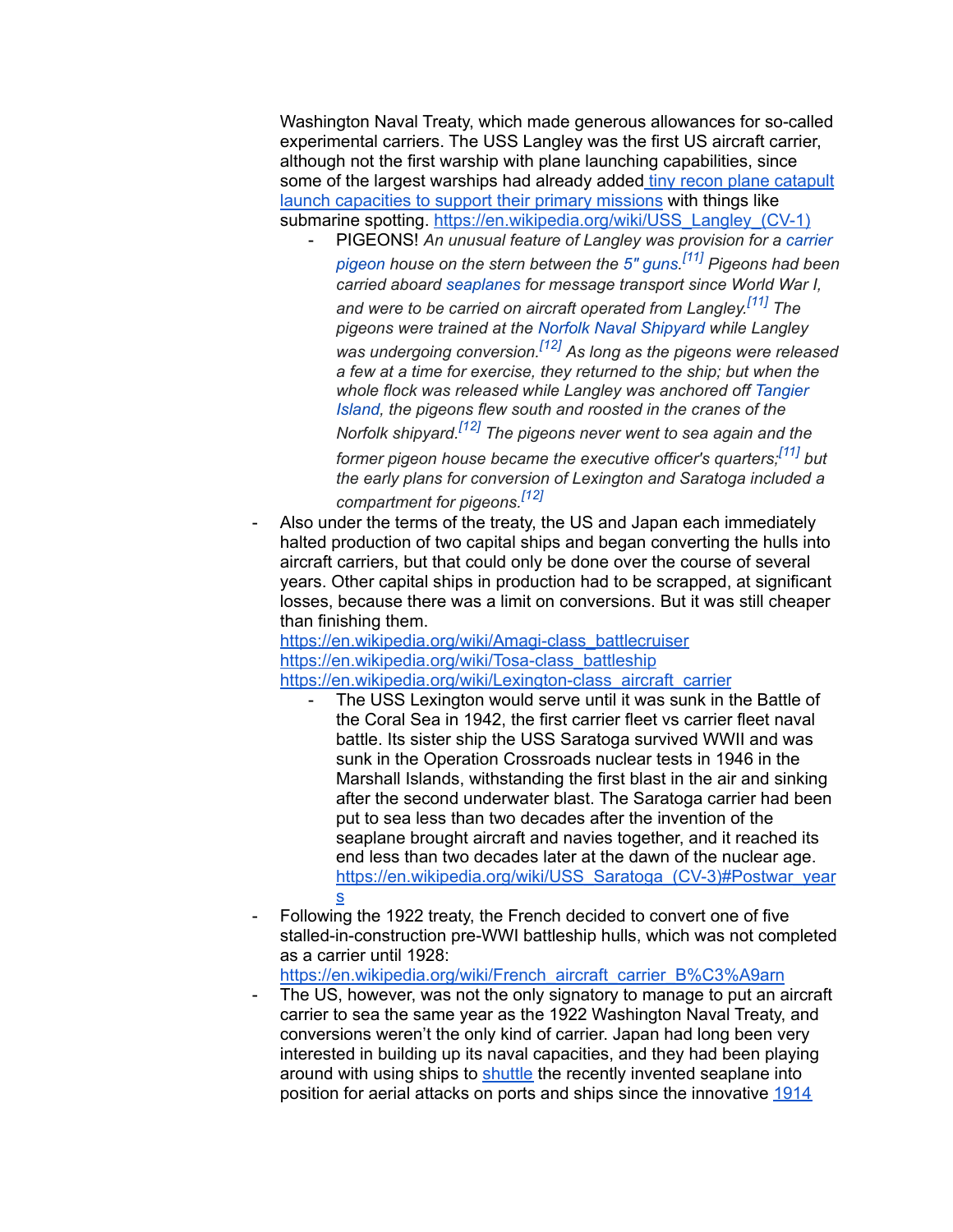[operations](https://en.wikipedia.org/wiki/Japanese_seaplane_carrier_Wakamiya) against the German fleets and ports in East Asia. But capital ships were still presumably going to be the future core of any naval strategy. The Imperial Japanese Navy had proven so successful in the war with Russia in 1904 and 1905 but was still small and unlikely to endure a longer Pacific war; it needed to be bigger and better supported. On the flip side, however, in 1922, Japan was short on funds and in [the](https://en.wikipedia.org/wiki/Taish%C5%8D#Taish%C5%8D_foreign_policy) [middle](https://en.wikipedia.org/wiki/Taish%C5%8D#Taish%C5%8D_foreign_policy) of its Taishō period of democratic parliamentary government and interest in international engagement over warfare. In fact one Japanese negotiator dispatched to the US in 1921 and 1922 was Prince [Tokugawa](https://en.wikipedia.org/wiki/Tokugawa_Iesato#Career_and_legacy) [Iesato,](https://en.wikipedia.org/wiki/Tokugawa_Iesato#Career_and_legacy) the foremost advocate for liberal democracy and internationalism in Japan during the Taishō period. The lead negotiator was Navy Minister and Admiral Katō Tomosaburō, who shared the view that Japan couldn't sustain the naval arms race. These various conflicting impulses in Japanese policy were neatly resolved for a while with the 1922 treaty in Washington by conforming on the one hand to the expectations of the international community, with the benefit of perhaps saving some money, but on the other hand forging ahead into new arenas, such as aircraft carrier development – or perhaps we should say "experimentation." And as previously mentioned, Japan had indeed been experimenting with both seaplane carrier tactics and since 1920 with a retrofitted flight deck for conventional takeoff and landing on the [Wakamiya-kan](https://en.wikipedia.org/wiki/Japanese_seaplane_carrier_Wakamiya). So, in the final week of 1922, Japan finished their (and the world's) first purpose-built aircraft carrier, the Hōshō, which was not a retrofit, unlike the British experiments of 1918 to 1921 and unlike the USS Langley. It was also classified as an experimental ship for the purposes of the Washington Naval Treaty. Hōshō went into action 10 years later against China and remained in various uses until after World War II, including being deployed in 1942 in the Battle of Midway, the stunning and decisive carrier fleet battle between the US and Japan, just 20 years after the Washington Naval Treaty.

[https://en.wikipedia.org/wiki/Japanese\\_aircraft\\_carrier\\_H%C5%8Dsh%C5](https://en.wikipedia.org/wiki/Japanese_aircraft_carrier_H%C5%8Dsh%C5%8D) [%8D](https://en.wikipedia.org/wiki/Japanese_aircraft_carrier_H%C5%8Dsh%C5%8D)

The next purpose-built carrier was Britain's HMS Hermes, which had actually been ordered back in April 1917 (a few years after the sinking of an earlier HMS [Hermes](https://en.wikipedia.org/wiki/HMS_Hermes_(1898)) that had been testing recon plane catapults) but which took forever to finish. It wasn't completed until February 1924, two years after the Washington Naval Treaty and nearly a year after Japan finished Hōshō. [https://en.wikipedia.org/wiki/HMS\\_Hermes\\_\(95\)](https://en.wikipedia.org/wiki/HMS_Hermes_(95)) Hermes had an extensive and very much not experimental career of service in the interwar period and World War II until it was sunk in the Indian Ocean by Japanese planes during the Japanese Indian Ocean raid of April 1942 while attempting to make a run for safety without any aircraft on board to defend itself. This battle was a bitter defeat for the Royal Navy in the eastern theater of the war and confirmed something we're going to discuss later in the episode which is the extremely overextended strategic position of the British Navy after the 1922 treaties, which those treaties reflected rather than caused. The incident is also the inverse of the decisive success of the US carrier fleet at Midway a couple months later, again painting a symbolic picture of the trajectory of the US vs the UK from 1922 to 1942.

[https://en.wikipedia.org/wiki/Indian\\_Ocean\\_raid#Loss\\_of\\_Hermes](https://en.wikipedia.org/wiki/Indian_Ocean_raid#Loss_of_Hermes)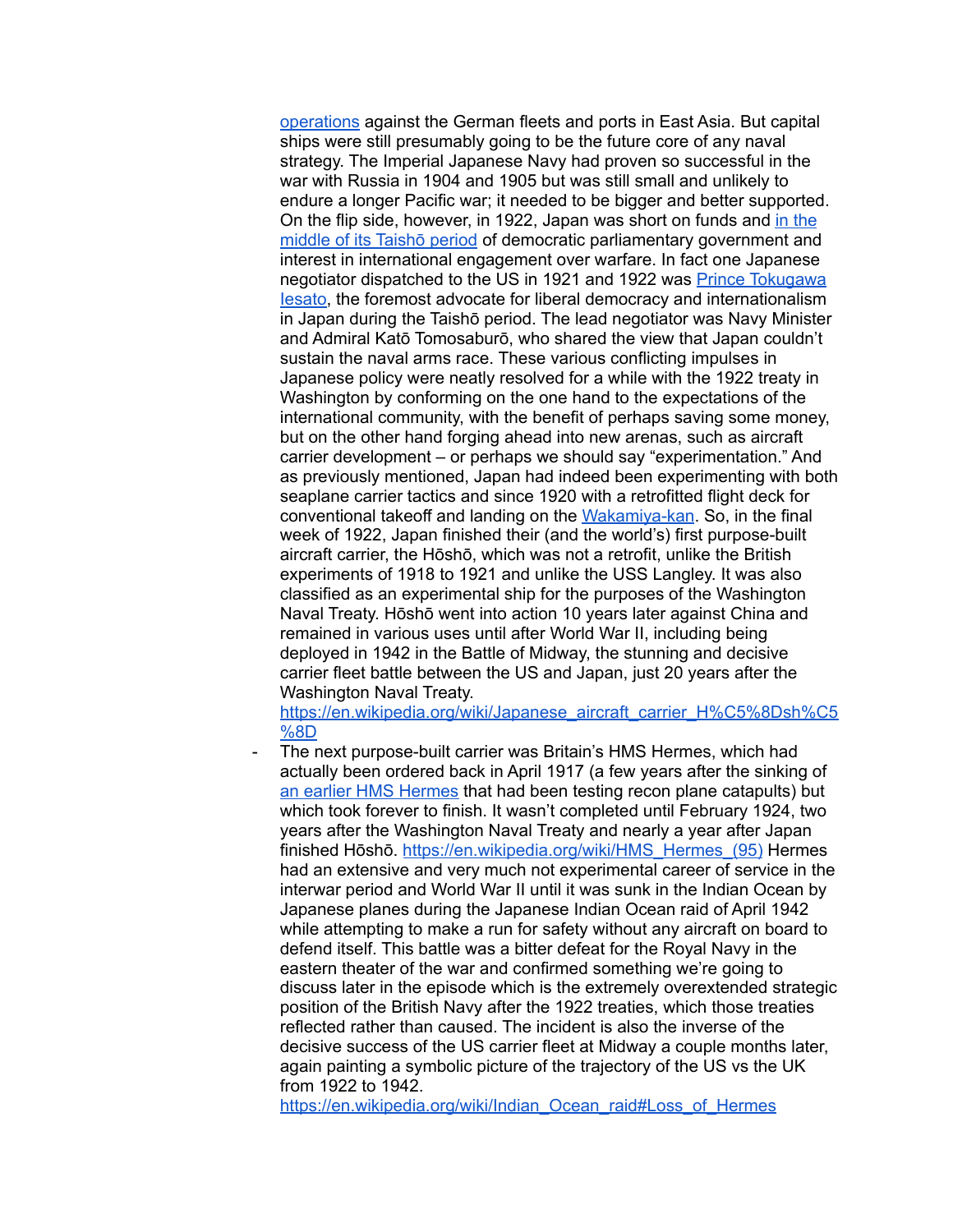- Obviously it's worth acknowledging here that both the US and Japan had an immense theoretical interest in testing and developing aircraft carrier capacity for the Pacific theater specifically because of the vast open ocean distances without enough places to put air bases in range of anything useful, but it was already obvious that aircraft were a game changer for warfare broadly and needed to be incorporated.
- For comparison today, a century after 1922, the US has 11 aircraft carriers with two more under construction, China has two, and India has one. These latter two countries have more coming on line this year and still more under construction or planned. The UK has two. Among these four countries, including the US, a lot of these carriers are new in just the last few years or the last decade. Russia has one out of commission in prolonged repairs in the Arctic and two under construction. Interestingly, France still has eight and Italy still has two, with one under construction. Japan has a little one for helicopters, and so do Australia, South Korea, and Thailand. There are others but these are the relevant ones for global power projection and Pacific or Indian Ocean action. [https://en.wikipedia.org/wiki/List\\_of\\_aircraft\\_carriers\\_in\\_service](https://en.wikipedia.org/wiki/List_of_aircraft_carriers_in_service)
- So, it's clear why some people would draw modern comparisons to the early 1920s naval arms race, albeit with aircraft carriers instead of battleships and battlecruisers as the main focus. However, there's also a fair amount of criticism these days about the practicality of carrier fleets in any actual war scenario now that so-called "carrier killer" anti-ship ballistic missiles are relatively easy to obtain and Russia, China, India, and Iran all definitely have them. Thus far, no convincing missile defense technology exists to block them. So, in a state versus state war, what's going to keep the carriers from all being sunk immediately…? This was obviously not the situation in the years 1922 to 1945 or even a few decades after. [https://en.wikipedia.org/wiki/Anti-ship\\_ballistic\\_missile](https://en.wikipedia.org/wiki/Anti-ship_ballistic_missile)
- [Bill] Anyway the big upshot of the February 1922 Washington Naval treaty, which was relatively simply written, was that it more or less had its intended effect on limiting the size of individual heavy cruisers and battleships and their total numbers, but it spurred a somewhat unanticipated flurry of activity in building sub-capital ships and aircraft carriers because of the loopholes explicitly or implicitly left in the treaty. One thing none of the sources we read mentioned (with the exception of one article that only mentioned it in relation to France), but which we must imagine would have had a profound effect on deciding this course, contrary to all protestations about the need to cut back fiscally ruinous and provocative arms races, was the number of jobs involved in the naval shipyards of these five countries. (Or apparently not in France, due to wartime production choices that had de-emphasized shipyards.) However, capital ships represented significant multi-year commitments to build and enormous sunk costs per ship once started, whereas non-capital ships would have been more flexible little projects and likely involving far more economies of scale with mass production of interchangeable parts. Notably the decision to allow the conversion of partially finished capital ships already in the works into aircraft carriers was not just a strategic decision to test naval air warfare tactics and techniques but also to preserve some of the jobs and sunk costs already associated with these major projects. For example, the two Lexington-class US aircraft carriers that were conversions from battlecruisers under construction were not finished until 1927 and had been started in 1920: [https://en.wikipedia.org/wiki/Lexington-class\\_aircraft\\_carrier](https://en.wikipedia.org/wiki/Lexington-class_aircraft_carrier)
	- You can see photos on the US Navy website of various American and Japanese ships being scrapped to comply with the terms of the 1922 treaty: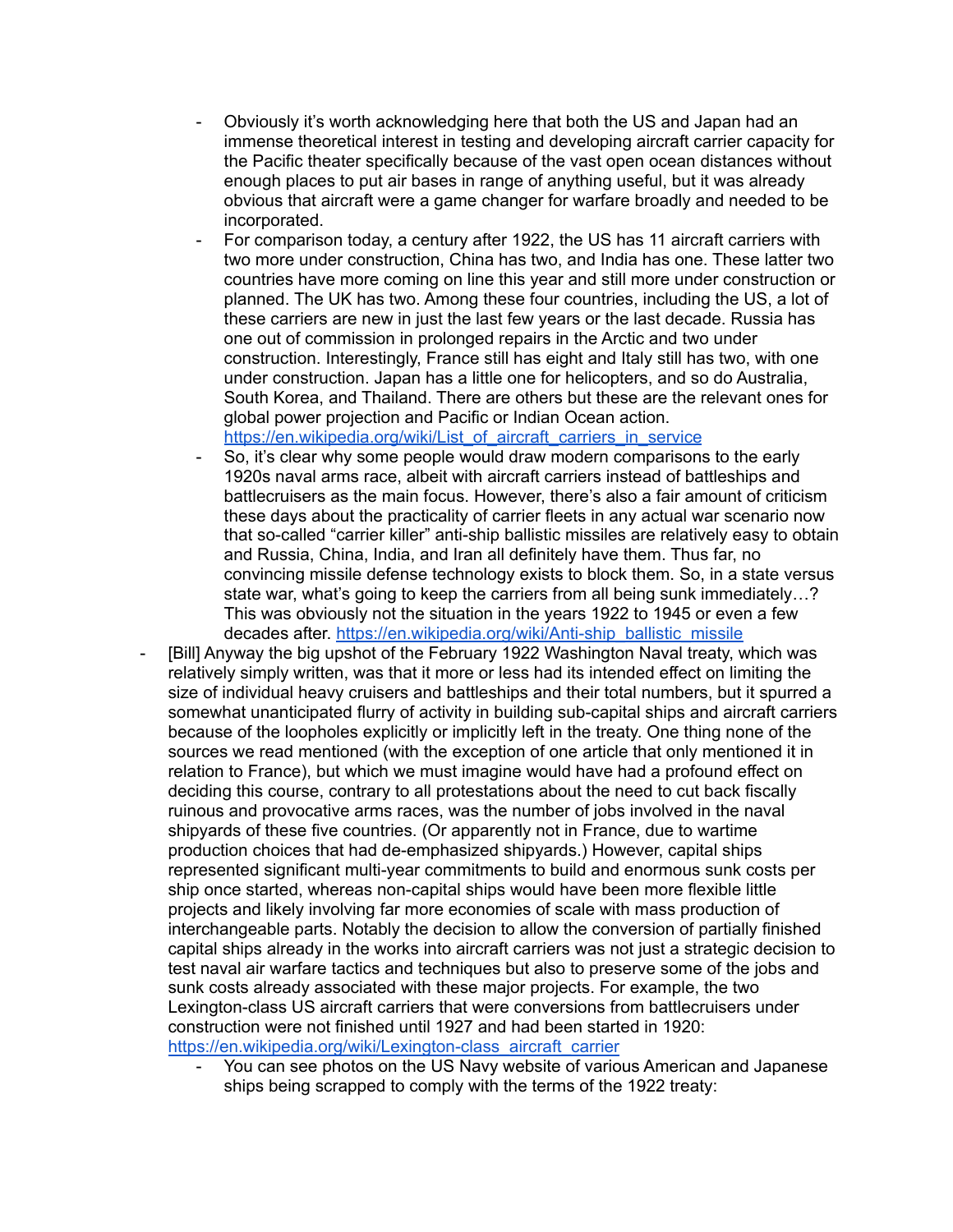[https://www.history.navy.mil/content/history/museums/nmusn/explore/photograph](https://www.history.navy.mil/content/history/museums/nmusn/explore/photography/wwi/wwi-armistice/washington-naval-treaty.html) [y/wwi/wwi-armistice/washington-naval-treaty.html](https://www.history.navy.mil/content/history/museums/nmusn/explore/photography/wwi/wwi-armistice/washington-naval-treaty.html)

- [Rachel] The fleet restrictions were generally popular in the United States at the time of ratification in 1922, but there was some public debate on the associated treaties governing matters such as base and fortification modernizations on Pacific islands held by, colonized by, or supervised by the US, UK, France, and Japan. These restrictions were also intended to ratchet down tensions and reduce pressure to build up arms, but *"Many members of the U.S. Navy in particular worried that limiting the expansion of fortifications in the Pacific would endanger U.S. holdings in Hawaii, Guam, and the Philippines."* <https://history.state.gov/milestones/1921-1936/naval-conference> (At the time, many of these islands, including some uninhabited ones, [would](http://www.fsmitha.com/h2/ch10-japan5a.htm) have been [considered](http://www.fsmitha.com/h2/ch10-japan5a.htm) critical to civilian trans-Pacific communications infrastructure and shipping, especially for refueling and coal supplies, and not just important for their military power projection value or, in larger cases, their natural resources.)
	- As a side tangent on the US base on the territory of Guam, which did end up being hotly contested between the two naval powers during WWII … 50 years ago last month, on Jan 14, 1972: *Japanese soldier [Shoichi](https://en.wikipedia.org/wiki/Shoichi_Yokoi) Yokoi is discovered in Guam* [US territory]*; he had spent 28 years in the jungle, having failed to surrender after World War II. / October 1972, Private 1st Class Kinshichi Kozuka held out with Lt. Onoda for 28 years until he was killed in a shootout with Philippine police.* (Contextual additional info not from 1972: [Onoda,](https://en.wikipedia.org/wiki/Hiroo_Onoda) his survival buddy and commanding officer, was the next-to-last Imperial Japanese holdout ever located, surrendering in March 1974, after retired Major Yoshimi Taniguchi personally flew to the island to order him to stand down and finally stop his 30 years of ongoing guerilla attacks. Not long after, Private Teruo [Nakamura](https://en.wikipedia.org/wiki/Teruo_Nakamura) was spotted by plane in 1974 in Indonesia and captured by the Indonesian Army in November 1974 and repatriated to his home island of Taiwan, now under ROC control.)
- [Bill] The naval treaty was not very popular in Japan, except among people who had felt it was important to attempt to secure in the first place for the reasons we've discussed. To the Japanese negotiators, including Admiral Tomosaburō, a 60% ratio of Japanese capital ships to American capital ships was a fiscally reasonable figure and realistic for Japan's size and status. [Tomosaburō](https://en.wikipedia.org/wiki/Kat%C5%8D_Tomosabur%C5%8D) was appointed Prime Minister a few months after signing the various conference treaties and spent his year as head of government implementing their terms with gusto before succumbing to cancer. By contrast, to Japanese militarists and jingoists, who had been in the minority in the delegation to Washington but had many supporters back home, that ratio was humiliating at best and maybe even dooming Japan to inevitable military defeat against the US, or worse the US and UK together – particularly now that the British were no longer willing to automatically side with Japan if it were attacked in the Pacific, which had been the terms of the 1902 defense pact. <http://www.fsmitha.com/h2/ch10-japan5a.htm> But you can see why the Imperial Japanese Navy decided for legal, strategic, and doctrinal reasons to go in heavily on carrier fleet development after 1922. By the start of the war between Japan and the US, launched from carrier fleets moved into range of Pearl Harbor and other Allied bases and ports in Asia, Japan actually had 10 carriers to the American 7, of which only 3 were in the Pacific at the time.

[https://en.wikipedia.org/wiki/History\\_of\\_the\\_aircraft\\_carrier#World\\_War\\_II](https://en.wikipedia.org/wiki/History_of_the_aircraft_carrier#World_War_II)

[Rachel] For its part, Britain was now totally overextended coming out of the 1921 and 1922 negotiations, reflecting its decline and struggle to continue materially supporting a stronger diplomatic position necessary to sustain naval supremacy. They had been arming and training the Japanese Navy for decades and essentially deputizing it to be a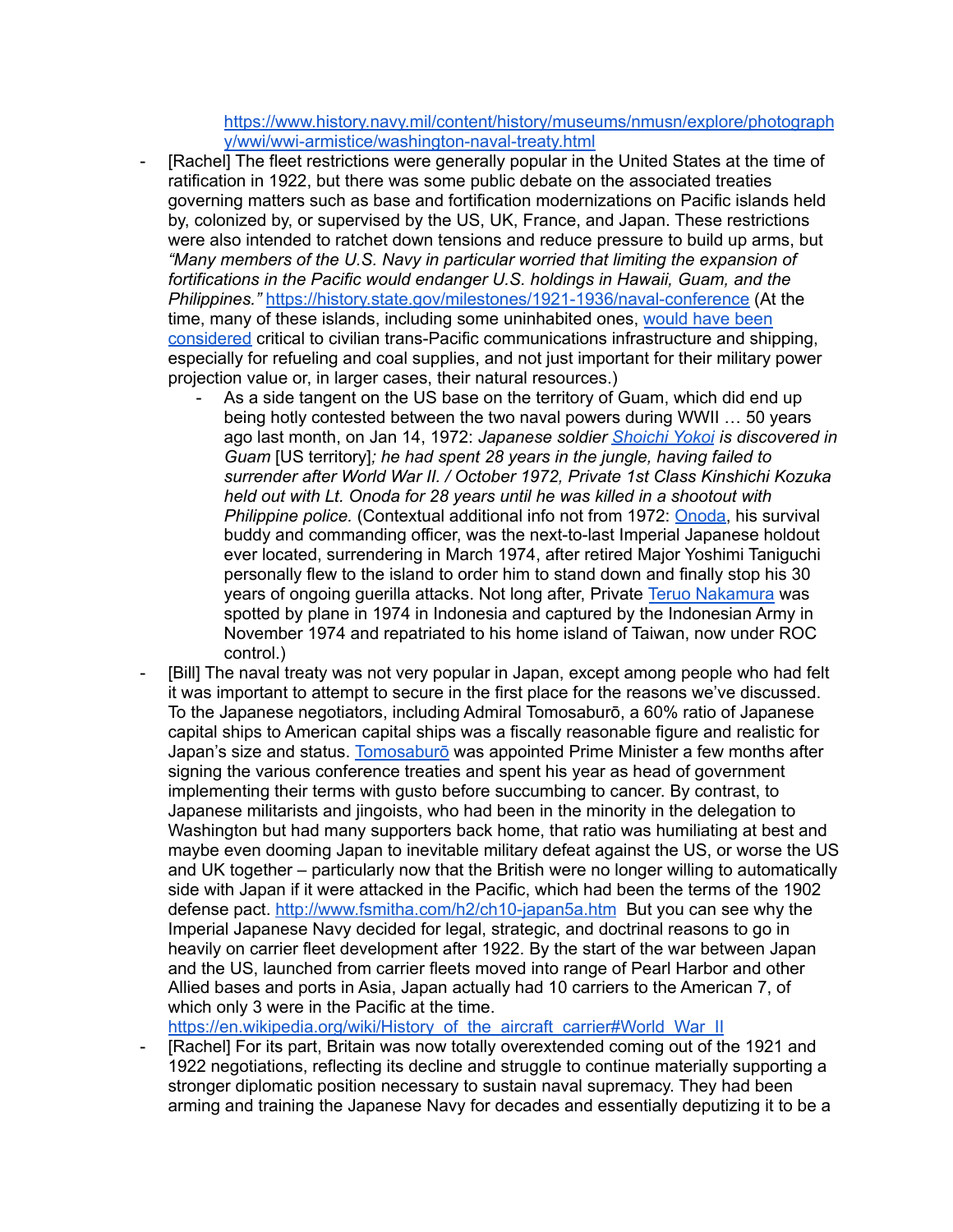night watchman for British interests in the Pacific, and now they would have to either divide up the capital ship fleet across the Atlantic, North Sea, Mediterranean, Indian, and Pacific Oceans or concentrate it on one side of the world and hope that it wasn't suddenly needed on the other side or everywhere at once. The US was content to agree to parity, not only for prestige reasons, but also because they were content to maintain a large Pacific fleet on the West Coast and in Hawaii and enough of a fleet in the Atlantic to protect the East Coast, Gulf Coast, and Panama Canal, without feeling a need to be everywhere in the world all at once. The 1922 treaty in many ways effectively sealed the fate of Britain to be dependent on the United States and never again hypothetically able to challenge the US or take the opposite side in a conflict. The security of British interests in the Pacific and the Atlantic now depended permanently on US Navy support. But again, the treaty was just the visible manifestation of a material reality because if they had been in a position to get a better deal with more favorable limits and in a position to build to those higher limits, they would have negotiated that, but they were not and could not and thus did not. This was further made obvious as the British struggled to afford to keep up production levels of even sub-capital ships after 1922 at levels necessary to patrol their worldwide empire and its complicated supply lines. Additionally, the British had completely failed in Washington to negotiate not only a total ban on military submarines but actually any restrictions at all really. They saw armed u-boats as an existential threat because of their shipping lane and convoy raiding capabilities, whereas the other powers saw them as a cheap defensive countermeasure to expensive capital ships.

[https://weaponsandwarfare.com/2020/02/21/washington-naval-treaty-winners-and-losers](https://weaponsandwarfare.com/2020/02/21/washington-naval-treaty-winners-and-losers/) [/](https://weaponsandwarfare.com/2020/02/21/washington-naval-treaty-winners-and-losers/)

- [Bill] The French came out vastly worse than the British. Not only did they have many of the same strategic considerations in terms of far-flung colonial possessions stretching all around the world from the North Sea to the North Atlantic to the Riviera to Algeria to West Africa to the Caribbean to the Indian Ocean and on to Southeast Asia and Pacific islands, but during the Great War, they had converted their entire national shipbuilding capacity toward emergency land-based defense materiel production in a frantic effort to prevent the German Army from breaking through the stalemate on the Western Front. They already had a smaller navy to begin with but now it was hopelessly out of date and they were no longer going to be allowed to rebuild it. Again, this negotiated defeat reflects the material inferiority of France relative to the other powers by 1921. They were as surprised as the Italians to end up with parity being set to each other at the bottom, even though Italy only had the Central Mediterranean and the Horn of Africa to worry about. It took a year for French politicians to overcome heated domestic debate and ratify what had been signed in Washington. France claimed it would pursue non-capital fleet construction instead to try to meet their basic colonial security needs, but their shipbuilding capacity and fiscal capacity both fell far short of announced goals after all. [https://weaponsandwarfare.com/2020/02/21/washington-naval-treaty-winners-and-losers](https://weaponsandwarfare.com/2020/02/21/washington-naval-treaty-winners-and-losers/) [/](https://weaponsandwarfare.com/2020/02/21/washington-naval-treaty-winners-and-losers/)
	- Side note: The Feb 1922 treaty was also one of the last major diplomatic efforts of pre-fascist Italy. After the fascist takeover and eventual withdrawal from the treaty, the Italians managed to put together a relatively significant capital ship force despite their comparative shipbuilding capacity and economic base. It wasn't a large enough force for unchallenged Mediterranean supremacy by any stretch but when France got knocked out of the war and Britain had to divide its fleet worldwide, Italy had enough massed capital ships in port to keep the British occupied guarding them and enough of a raiding fleet to create chaos for British supply lines to Malta, the Middle East and North Africa, and eventually Sicily for